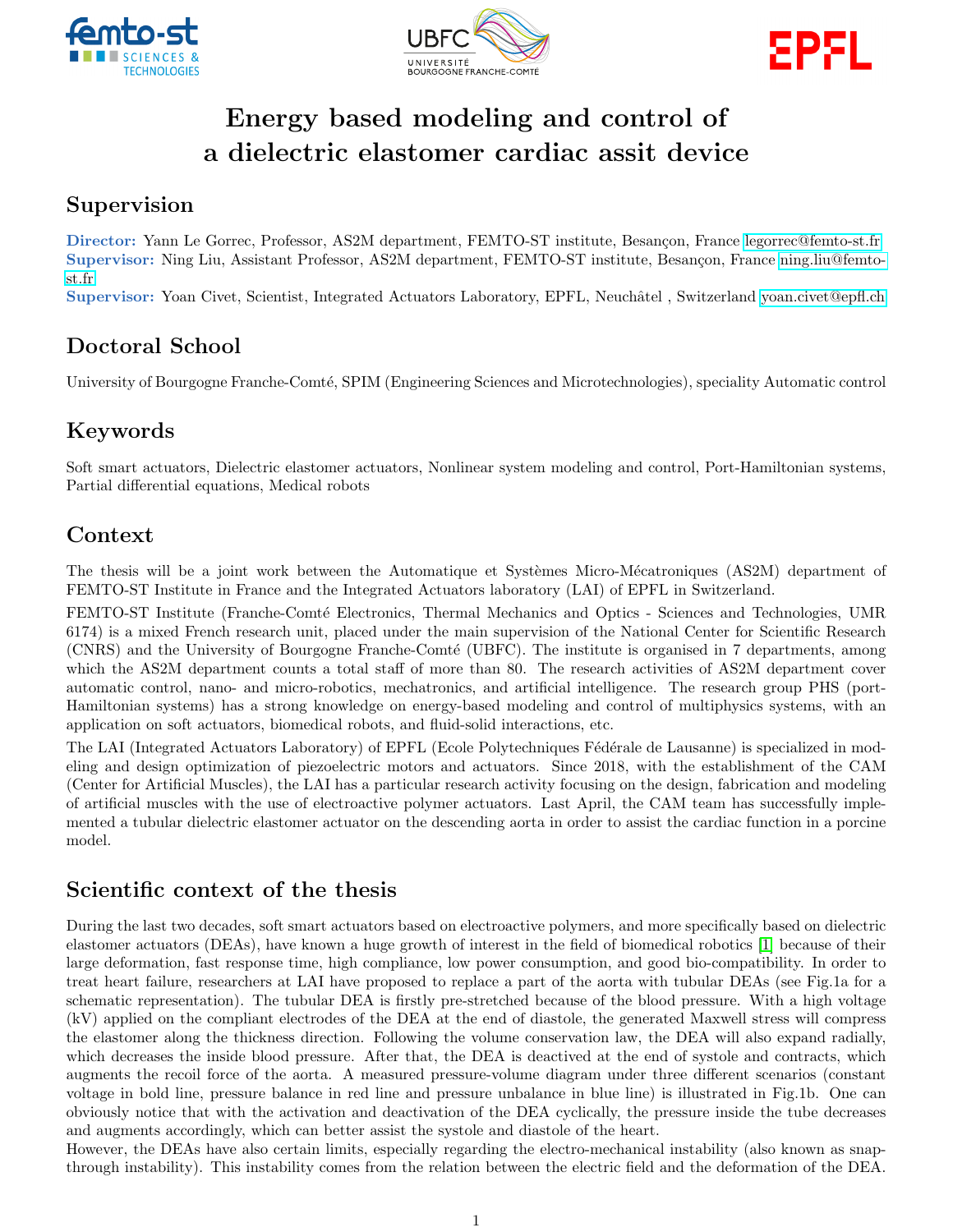

Figure 1: (a) Schematic representation of tubular DEA in augmented aorta [\[2\]](#page-2-1). (b) Measured pressure-volume relation without and with DEAA [\[2\]](#page-2-1), where 'DEAA' represents the tubular DEA.

As mentioned previously, with the electric field applied, the thickness of the DEA decreases due to the Maxwell stress. The reduced thickness will therefore increase the electric field and hence again thin down the actuator until the breakdown of the DEA [\[3,](#page-2-2) [4\]](#page-2-3). This well-known phenomenon has been observed in the literature [\[5,](#page-2-4) [6\]](#page-2-5). To avoid this instability, [\[7\]](#page-3-0) put a rigid tube outside of the DEA in order to limit the radial displacement without triggering the snap-through effect. But this rigid protection limits the maximum displacement, reduces attainable energy and the compliance, and leads to a non-soft system. In order to remove the rigid protection and to use the actuator in an optimal way without deterioration, we would like to stabilize the tubular DEA with a dynamic controller. From a control point of view, this instability can be solved by implementing a controller to modify the stability of unstable equilibrium and to shape the close loop performance. First of all, a dynamic model of this tubular DEA is required. Recently, a dynamic finite dimensional model of this tubular DEA has been proposed which focuses only on the deformation of the center point of the tube [\[8\]](#page-3-1) (cf. Fig. 2).



Figure 2: Simplified 1D model of the deformed DEA: (a) front view; (b) side view. [\[8\]](#page-3-1)

From the fact that the DEAs do not deform homogeneously, a more precise distributed parameter model is needed. Moreover, the model of the DEA is nonlinear and multiphysical which contains both the electrical part and the mechanical one, together with their coupling. The energy-based port-Hamiltonian framework will be investigated to model and control the tubular DEAs. This framework, firstly proposed in 1992 [\[9\]](#page-3-2), is based on the principle of conservation of energy and provides a clear physical interpretation of control design strategies. Initially proposed in the context of finite dimensional systems, the port Hamiltonian approach has been generalized to distributed parameter systems described by partial differential equations (PDEs) in [\[10\]](#page-3-3). It has been applied to model the electro-active polymer actuators for piezoelectric actuators in [\[11\]](#page-3-4) , and for ionic polymer metal composite actuators in [\[12\]](#page-3-5). On the geometric aspect, the port-Hamiltonian systems have a Dirac structure, which implies the energy conservation through the coupling of subsystems and the interaction with the environment [\[13\]](#page-3-6). Furthermore, control design techniques developed for nonlinear and/or distributed parameter systems mainly use the Lyapunov theory. The Hamiltonian (i.e. total stored energy) can be considered as a good Lyapunov function because it is always semi-positive definite and its time derivative is semi-negative definite. With the Hamiltonian bounded from below, the system is intrinsically passive. Therefore, the port-Hamiltonian approach is naturally well adapted for nonlinear and/or distributed parameter systems controller design, especially the passivitybased control (PBC) design [\[14,](#page-3-7) [15\]](#page-3-8). Two approaches exist in designing controllers using passivity and port Hamiltonian formulations: the Control by Interconnection (CBI) and the Interconnection and Damping Assignment–Passivity Based Control (IDA-PBC). The former consists in shaping the energy in closed loop through an energy preserving interaction between the controller and the open loop system [\[15\]](#page-3-8). The latter modifies the closed loop interconnection structure and the dissipation function in order to obtain a dynamical system with desired behavior [\[16\]](#page-3-9). This PBC control methodology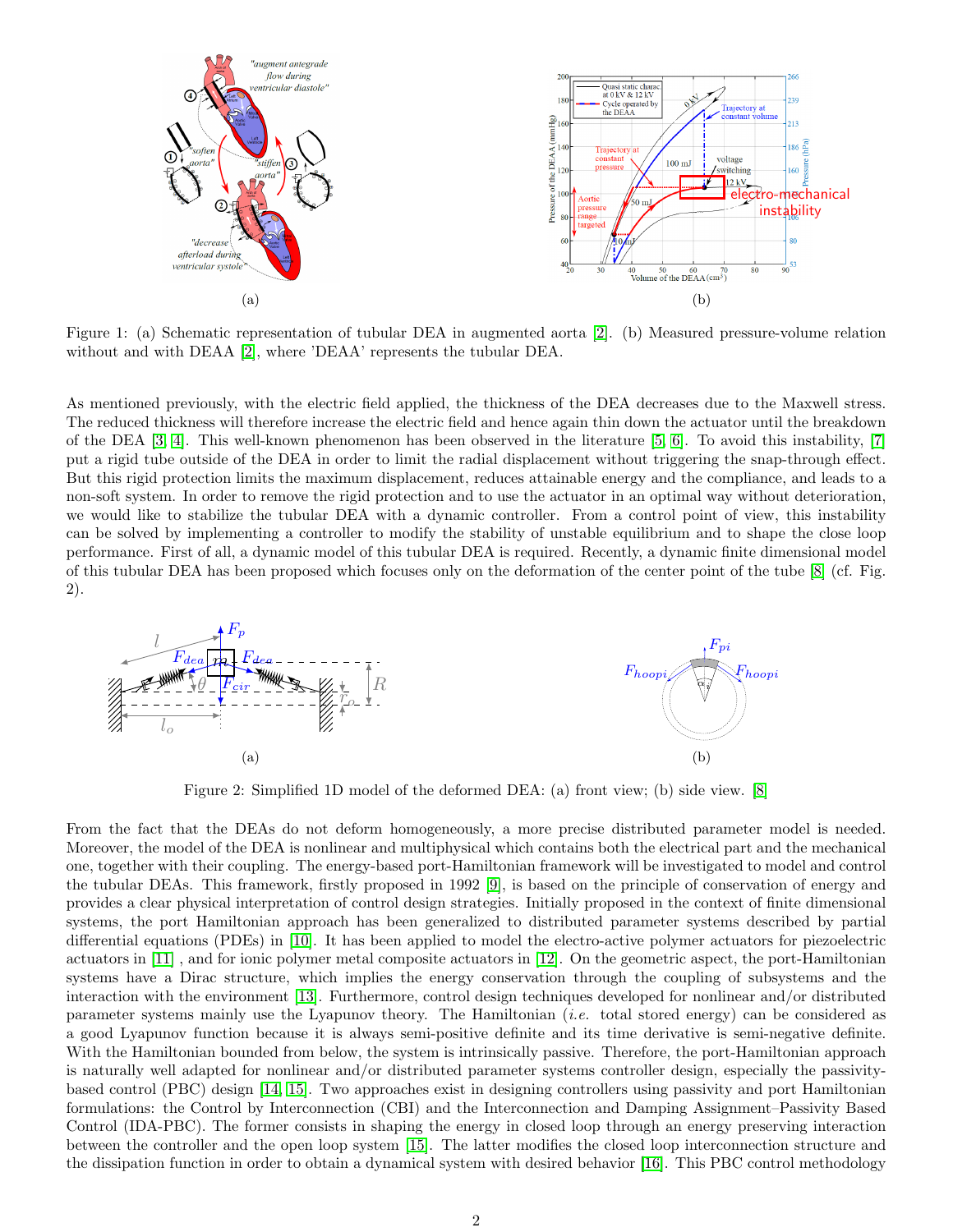has been developed for finite dimensional systems and generalized to the boundary control of 1D distributed parameter systems in [\[17\]](#page-3-10).

## Ph.D. thesis activities and time planing

This thesis has three main activities:

- Modeling: develop a reliable model of the tubular DEAs considering the multi-physical, nonlinear and distributed parameters properties. The distributed parameter model will be discretized with a structure-preserving way and simulated hereafter.
- Control: design passivity-based control laws using the proposed distributed parameter model with the aim to solve the electro-mechanical instability of the actuators. Both the modeling and controller design work will be carried out in AS2M, FEMTO-ST.
- Experiment: an experimental set-up will be built in order to validate the proposed model and to test the proposed control design methods in LAI, EPFL.

#### Administrative information

3 years full-time duration doctoral contract. The Ph.D. thesis will start in September or October 2022.

## Application

The candidate will have to demonstrate a strong motivation for scientific research and very good level of English language skills. He or she will have to demonstrate a great rigor in work, method, autonomy, and ease in modeling, analyzing, and experimenting. He or she will have to hold a Master/ Engineering degree in Automatic control, Mechanical engineering, Microengineering, Mechatronics or Robotics. The candidate must be proficient in Matlab & Simulink simulation and have excellent programming skills. A knowledge of dynamic mathematical models and model analysis under the port-Hamiltonian framework and/or a first experience in using Labviex would be a plus. List of documents to be provided:

- A CV.
- A motivation letter.
- An academic transcript and ranking of Master 1 and 2.
- Recommendation letters.

For more information and application, please contact: Dr. [Ning Liu.](mailto:ning.liu@femto-st.fr) Deadline : 15th of June.

#### References

- <span id="page-2-0"></span>[1] U. Gupta, L. Qin, Y. Wang, H. Godaba, and J. Zhu, "Soft robots based on dielectric elastomer actuators: a review," Smart Materials and Structures, vol. 28, no. 10, p. 103002, oct 2019.
- <span id="page-2-1"></span>[2] M. Almanza, F. Clavica, J. Chavanne, D. Moser, D. Obrist, T. Carrel, Y. Civet, and Y. Perriard, "Feasibility of a Dielectric Elastomer Augmented Aorta," Advanced Science, vol. 8, no. 6, 2021.
- <span id="page-2-2"></span>[3] J. Zhu, H. Stoyanov, G. Kofod, and Z. Suo, "Large deformation and electromechanical instability of a dielectric elastomer tube actuator," Journal of Applied Physics, vol. 108, no. 7, p. 074113, 2010.
- <span id="page-2-3"></span>[4] Z. Suo, "Theory of dielectric elastomers," Acta Mechanica Solida Sinica, vol. 23, no. 6, pp. 549–578, dec 2010.
- <span id="page-2-4"></span>[5] L. Dorfmann and R. W. Ogden, "Instabilities of soft dielectrics," Philosophical Transactions of the Royal Society A: Mathematical, Physical and Engineering Sciences, vol. 377, no. 2144, p. 20180077, may 2019.
- <span id="page-2-5"></span>[6] Z. Liu, A. McBride, B. L. Sharma, P. Steinmann, and P. Saxena, "Coupled electro-elastic deformation and instabilities of a toroidal membrane," Journal of the Mechanics and Physics of Solids, vol. 151, p. 104221, jun 2021.